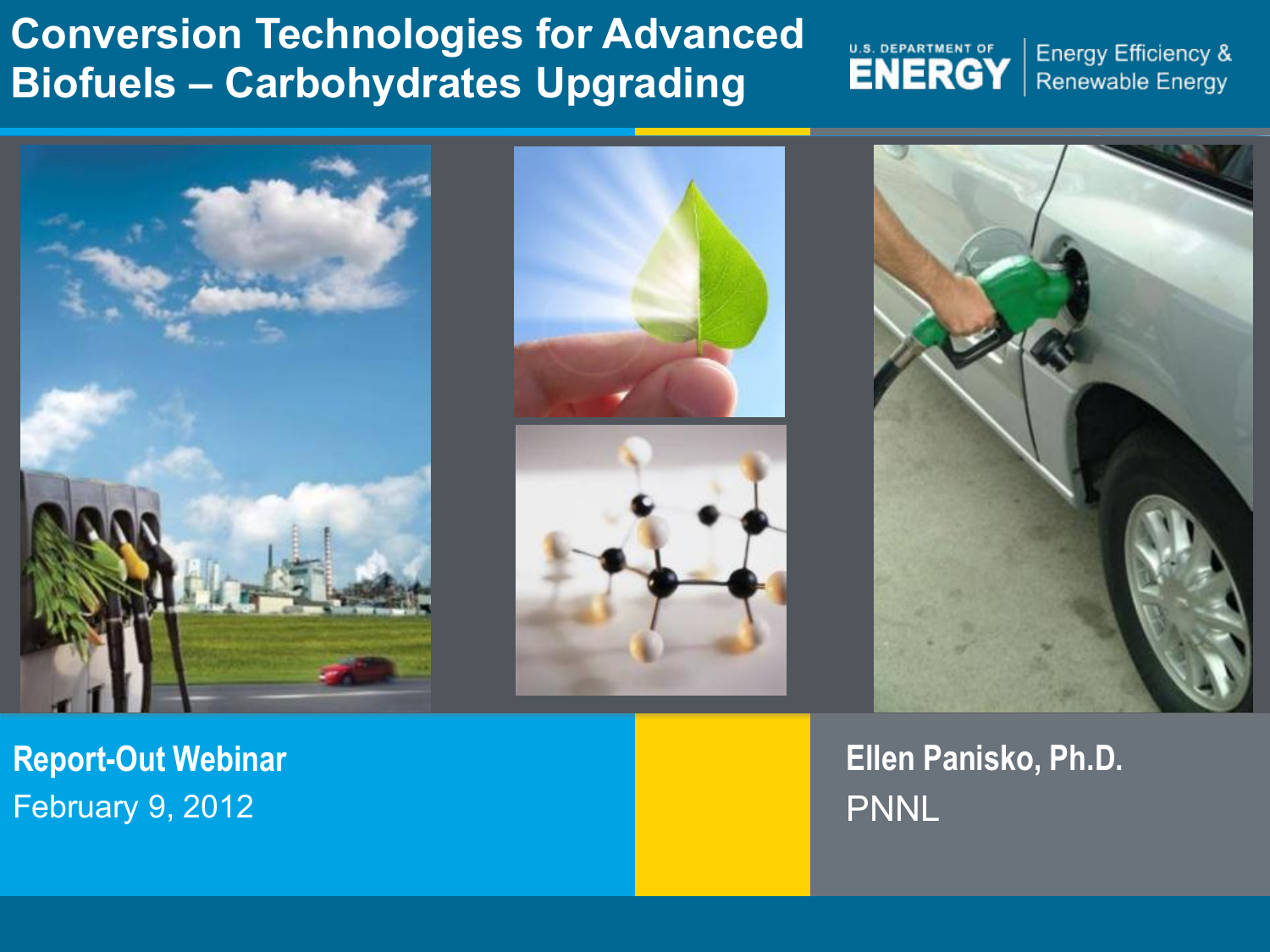## **Dr. Ellen Panisko**

Senior Research Scientist Chemical and Biological Process Development Group Pacific Northwest National Laboratory

2002 – present Pacific Northwest National Laboratory 2001 – 2002 Phytagenics

Ph.D., Biochemistry, University of Texas Health Science Center at San Antonio, 2000

B.S., Biochemistry, Washington State University, 1995

- Current work focuses on proteomic analyses to identify proteins important in fungal hyperproductivity and algal lipid biosynthesis.
- $\triangleright$  Prior experience with expression of heterologous proteins in plant tissues and protein engineering and kinetic analysis of a tricarboxylic acid enzyme in yeast.



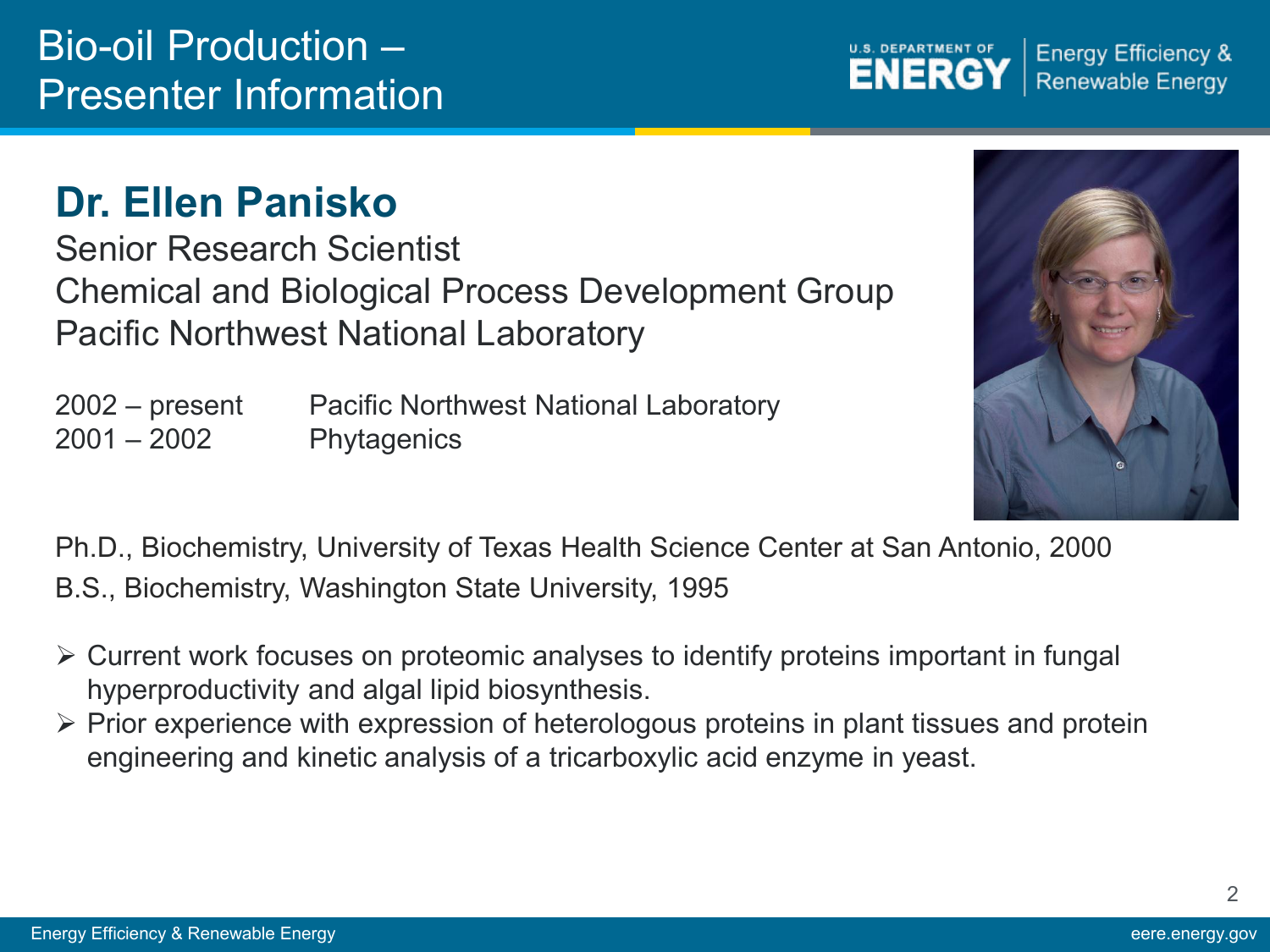

#### **Selection of target hydrocarbon molecules**

 Research efforts become diluted without determining optimal hydrocarbon or precursor molecules for biosynthesis from sugars

#### **Construction/selection of microbial production system**

 Current microbial systems for hydrocarbon biosynthesis are not effective production organisms (low titer, rate and yields)

#### **Efficient carbon utilization**

**Industrial processes will require utilization of all sugars and optimized sugar to** hydrocarbon conversion

## **Product Separation**

Industrial separation processes are energy intensive and often inefficient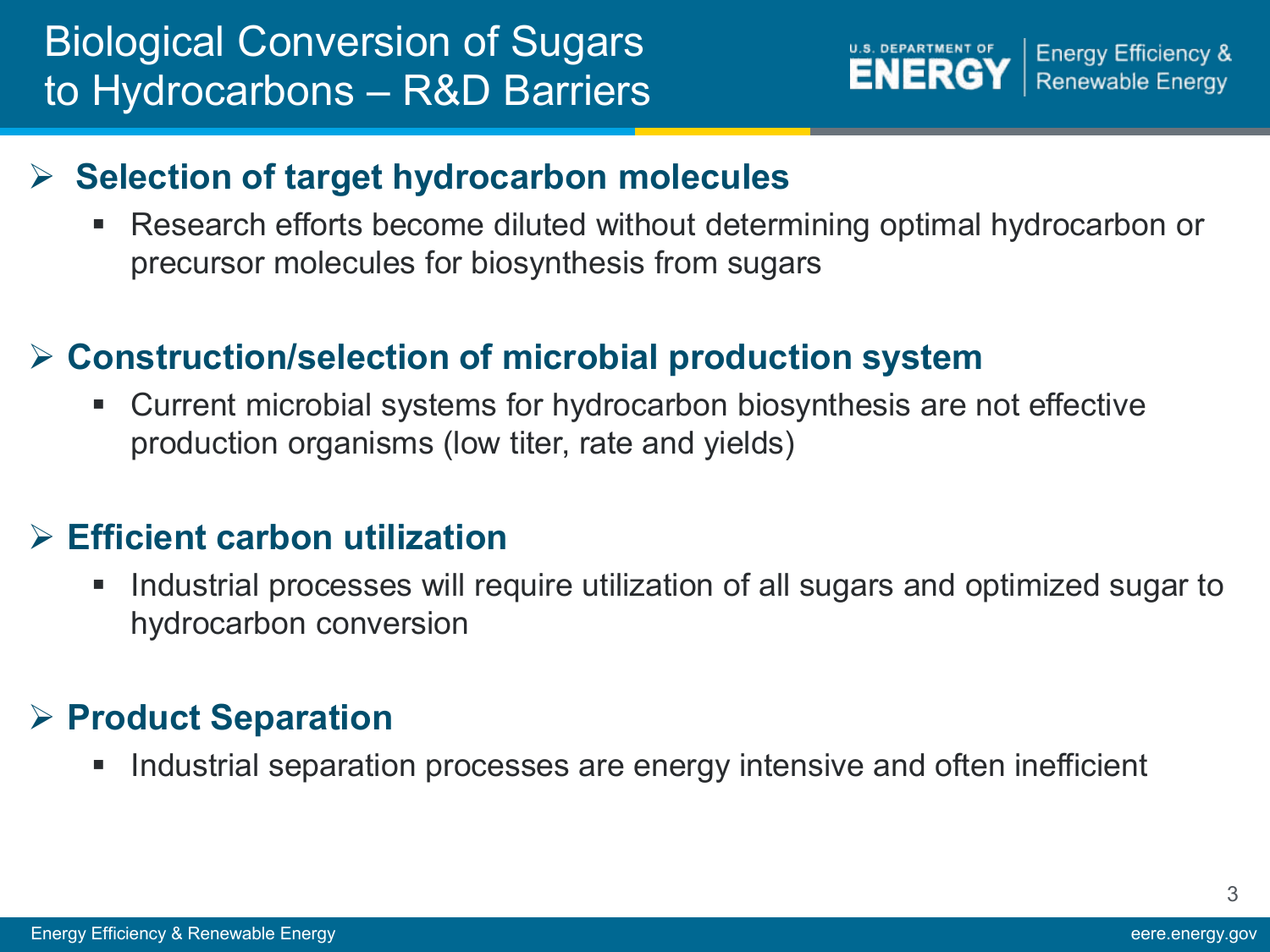## Biological Conversion of Sugars to Hydrocarbons – R&D Activities



#### **Engineering or discovery of robust host organisms for production**

Applications in metabolic engineering and synthetic biology

#### **Efficient 5-carbon sugar utilization**

- Optimize stress management mechanisms for host organism in the presentence of limited six carbon sugars
- I dentify cellular transporters and regulators required for maximum sugar to hydrocarbon conversion

#### **Eliminate production of alternate metabolites**

 Identify highly effective bioconversion pathways for testing in a diverse array of host organisms

#### **Analytical Tool Development**

- Develop tools for measurement of low level inhibitors (ppm/ppb)
- High-throughput metabolic flux analysis and redox balance measurements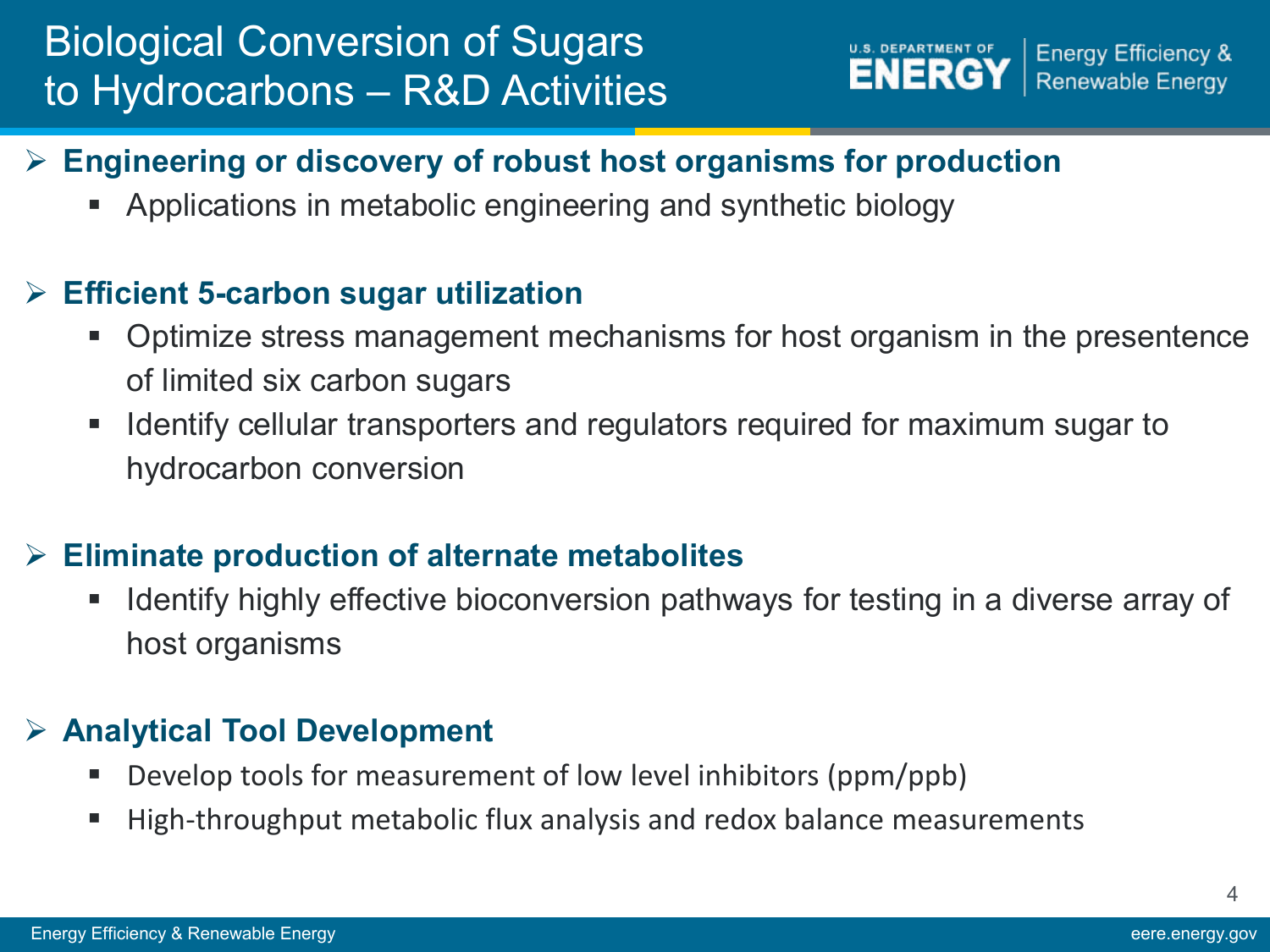## **Feedstocks**

 Organism design for optimized tolerance to real-world hydrolyzes (i.e. hosts that perform well in the absence of pristine sugar streams)

**U.S. DEPARTMENT OF** 

**ENERGY** 

**Energy Efficiency &** 

**Renewable Energy** 

## **Catalysis (strain development and discovery)**

- **Improving end product tolerance**
- Development/discovery of organisms that metabolizes inhibitor molecules

## **Separations**

- Increase efforts in fundamental separation science and membrane development, flocculation and coagulation chemistry
- Process integration and collaboration with upstream processes such as organism or pathway design

## **Techno-economic and life cycle analyses for:**

- Identification of optimal hydrocarbon molecules for production
- Proposed separations unit operations

5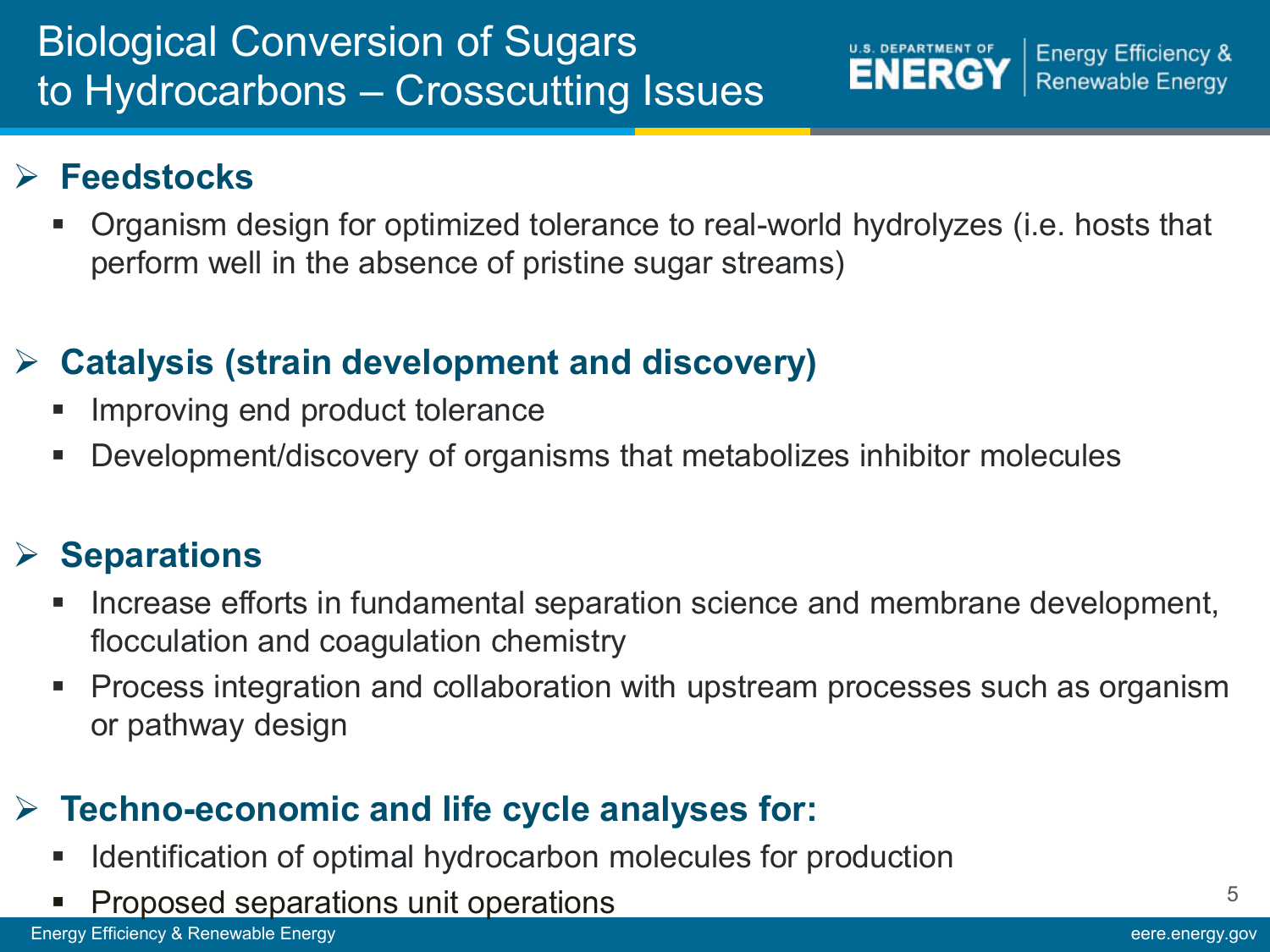

#### **Feedstocks and preprocessing**

 Desirable intermediates can be made from many biomass feeds using various pretreatment and deconstruction strategies including enzymatic and nonenzymatic hydrolysis, but feedstock reliability in composition is an issue

### **Processing**

 The co-design of upstream processes for biomass deconstruction – which determine the slate of intermediates and contaminants – with the downstream catalytic processes to convert intermediates to fuels is important.

### **Catalyst Development**

 More robust catalysts are needed to handle a wider range of biomass-derived inputs and contaminants, including sulfur, nitrogen, and ash.

### **End Product Concerns**

6 Blending and certification specifications for fuels from oxygenated intermediates are needed.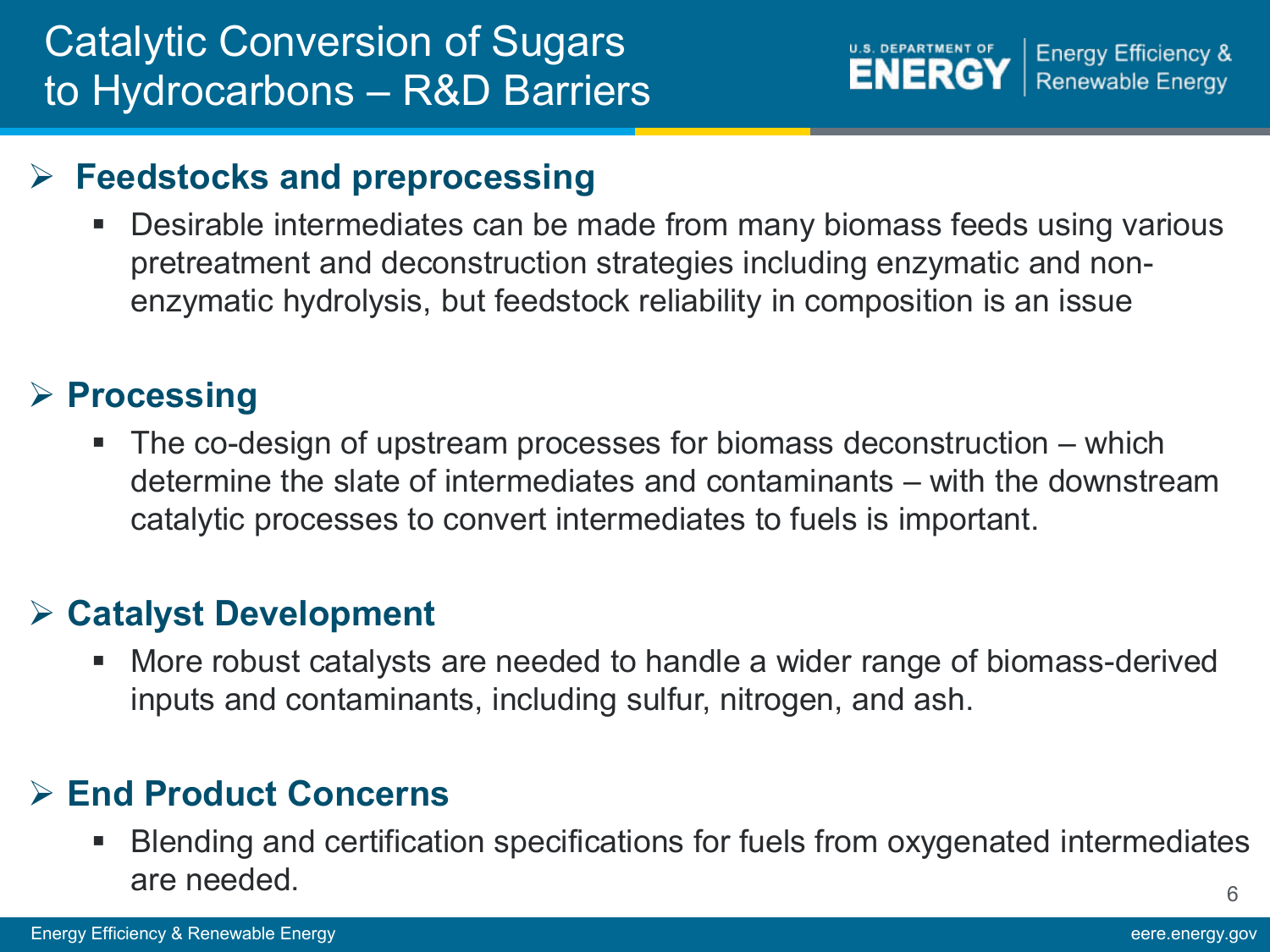## Catalytic Conversion of Sugars to Hydrocarbons – R&D Activities



- **Increase fundamental R&D on developing efficient pathways to produce intermediates amenable to upgrading and efficiently utilize reactive intermediates**
- **Assess the potential of using non-sugar intermediates**
- **Optimize systems for recycle and recovery of reagents used in processes**
- **Design catalysts for conversion in high temperature concentrated sugar solutions**
- **Discover mechanisms for deoxygenation of carbohydrates with minimum H2 input**
- **Improve selectivity to desirable fuel components**
- **Improve catalyst lifetime and durability**
- **Increase interagency activity to help define blending and certification specifications**
- **Increased focus on sensitivity analysis to guide research**
- **Develop analytical tools to quantify species in mixtures**

7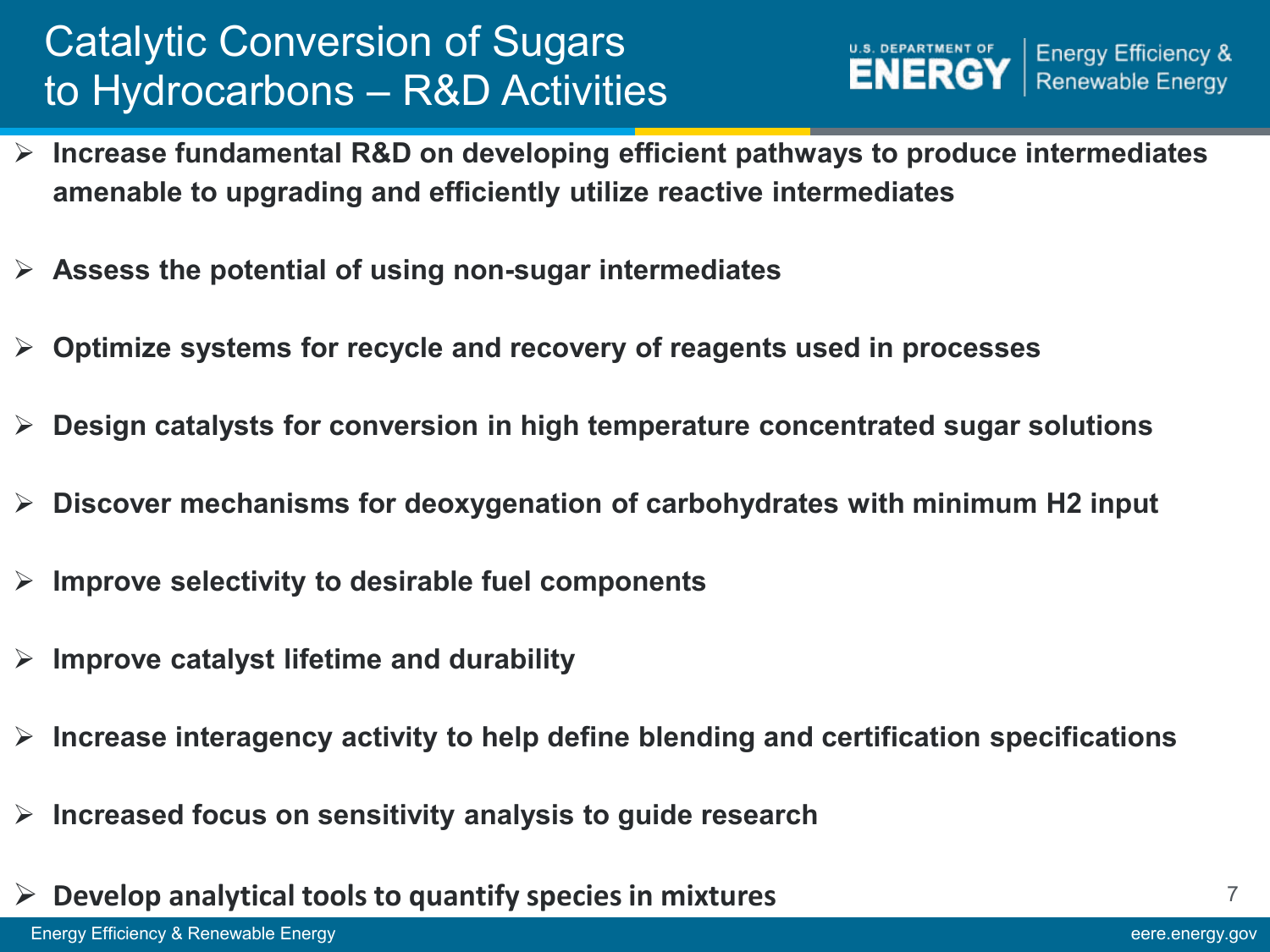## Catalytic Conversion of Sugars to Hydrocarbons – Crosscutting Issues

### **Feedstocks**

 Study pre-conversion techniques for removal of deleterious compounds in the raw biomass feed and reduction of comminution needs

U.S. DEPARTMENT OF

**Energy Efficiency &** Renewable Energy

### **Catalysis**

 Understanding catalyst fundamentals to fine-tune activity and selectivity and minimize deactivation

## **Separations**

 Design at-temperature separation processes and reactive membranes to clean intermediate/product streams

### **Techno-economic and life cycle analyses:**

 Economical closed-loop processes are needed to produce cost-competitive products and fuels.